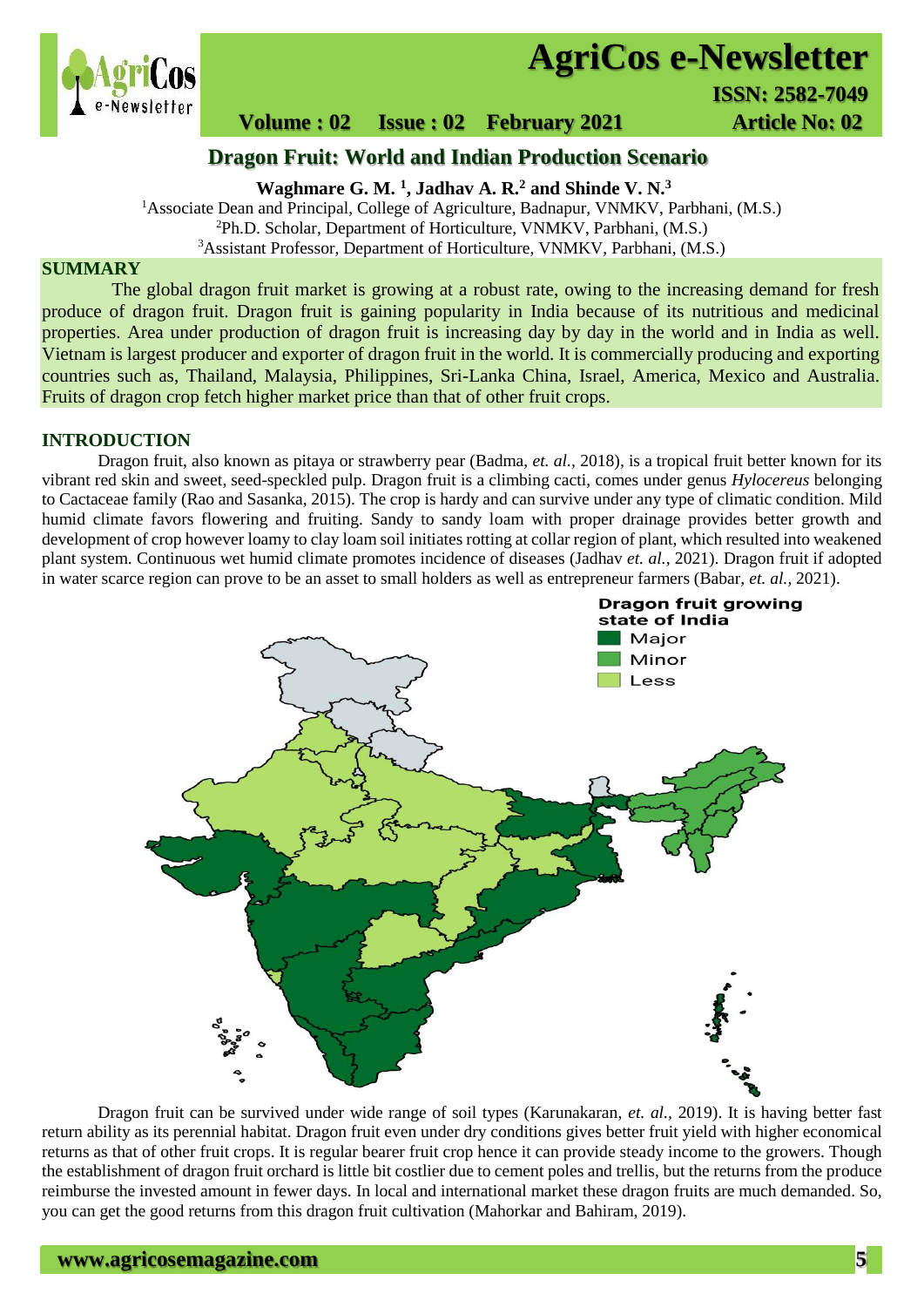#### **Origin and Distribution**

Dragon fruit is native of North, Central and South America (Luders and McMahon, 2006) and is mainly cultivated in countries such as, Vietnam, Taiwan, Thailand, Philippines, Malaysia, Sri Lanka, China, Israel, America, Mexico, Australia and India. In India, the dragon fruit is grown to a limited area Such as Karnataka, Gujarat, Maharashtra, Andhra Pradesh, West Bengal, Tamil Nadu, Bihar Kerala, Orissa and Andaman & Nicobar (Babar, *et. al.,* 2021).

### **Area and Production**

Vietnam is the world's largest producer of dragon fruit. The total area of dragon fruit cultivation in Vietnam is approximately 50,000 ha in 2020 and production in 2020 is 12,50,000 MT and is expected to cross 17,00,000 MT by 2025. China has recently embarked on large-scale planting, adding up to over 60,000 hectares of dragon fruit. Vietnam exports up to 80 percent of its harvest, primarily to China, and the largest consumer of this fruit is still China.

The total area under dragon fruit cultivation in India during 2016-2020 is 500-1000 ha, it can increase at the end of 2021 upto 10000 ha and production is not specified due to less cultivated dragon fruit area in India. The production of dragon fruit has the potential to grow further. India imports 95 percent of its demand for dragon fruit from Malaysia, Thailand, Vietnam and Sri Lanka. There is also great opportunity for this fruit to be exported to the Gulf Nations, USA and Europe.

In Maharashtra, dragon fruit is one of the newly introduced exotic fruit crop and cultivated area of less than 100 acres, it can be increases day by day (Jadhav *et. al.,* 2021).



# **Dragon fruit growing countries**

### **Marketing**

The market price of dragon fruit ranged from 55-250 Rs/Kg depending on weight based. There are three main grade of dragon fruit A; >400 g, B; 200-400 g and C; <200 g. During the offseason, price persisted as high as 300-450 Rs/Kg for Indian dragon fruit. At present, wholesaler act as key player to the supply of domestic and imported fruits into retail market *viz.,* super market in Mumbai, Delhi, Kolkata, Chennai, Pune, Hyderabad and Bangalore (Wakchaure *et. al.,* 2020).

#### **CONCLUSION**

This review deals with the knowledge regarding area and production of dragon fruit based on literature and some of research findings in world production scenario so all become familiar with dragon fruit. The cultivation of dragon fruit can be adopted for semi-arid and rainfed areas of the country. Besides this, the ability of dragon fruit to withstand against